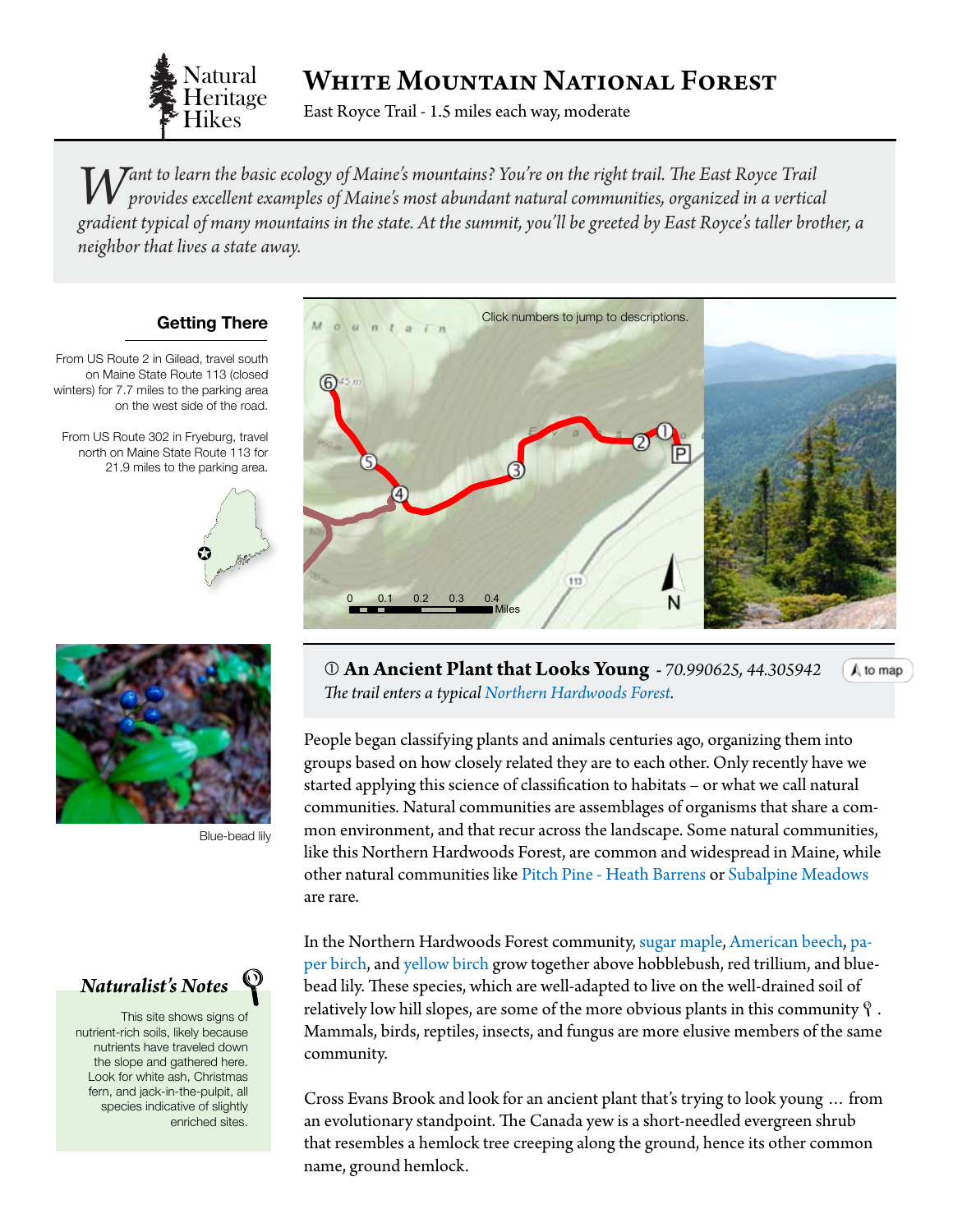

Canada yew

Paper birch with frost crack



Large yellow birch beside trail

The Canada yew is a type of non-flowering, seed-producing plant in the group of plants known as the gymnosperms. In evolutionary history, gymnosperms, which include the conifers (pines, spruces, and hemlocks), developed before flowering plants (angiosperms). Instead of flowers, common gymnosperms typically have cones, and instead of fruits, they produce naked seeds.

We would therefore expect the yew to also reproduce with a cone, but instead we find fleshy red berries. The berries on the yew are not true berries or even fruits, they are cones that have evolved to be more berry-like than cone-like. This gymnosperm can almost trick you into thinking it is an angiosperm – part of a much "younger" (or more recently evolved) group of plants.

The berry-like cones help attract birds like thrushes and waxwings, which eat the seeds and disperse them undamaged in their droppings. Left long enough on the plant, yew "berries" can ferment and have the potential to get birds drunk. But don't eat them; they are poisonous to humans.

 **A Tree that Wears White All Year** *-70.99162, 44.305718 Around the first bend, one of many large paper birches grows beside the stre[am.](#page-0-0)*

A to map

 $A$  to map

Thanks to its white, peeling bark, the paper birch can grow farther north and at higher elevations than almost any other deciduous (leafy) Maine tree.

One danger to trees growing in cold temperatures is frost cracking. When wood cools, it shrinks, and when it warms, it expands. When the sun dips below the horizon, the quickly cooling and shrinking outer wood squeezes the slowly cooling inner wood. As a result, the outer wood can split, creating long, vertical cracks in trees. Trees with thin bark are particularly vulnerable to frost cracking.

The paper birch wears reflective white to help it stay cool during the day. In the next half-mile, keep an eye out for paper birches with frost cracks. This south-facing slope is warm enough during the day to thwart the birch's protection against cracking.

 **A Trail of Two Birches** *-70.997897, 44.305221 At the end of the first mile, the forest is filled with yellow birches. A particularly large one grows right beside the trail.*

Birches have tiny, light seeds that can travel long distances in the wind. But small seeds come with a price; they don't contain much stored food for a young plant. To be successful, birch seeds must land on bare soil where the new plant's root doesn't need to poke through layers of leaf litter to find the nutrients in the soil.

Where do birch seeds find bare soil? Under natural conditions, at sites that have recently burned or been [eroded,](#page-3-0) and in human influenced conditions, on sites that have been logged and or machine-scraped to bare soil. Yellow birches are more tolerant of shade than paper birches, so they are more likely to colonize a forest where the leaf litter burned but the [canopy](#page-3-0) survived. Ironically, yellow birch bark is extremely combustible and makes for excellent kindling.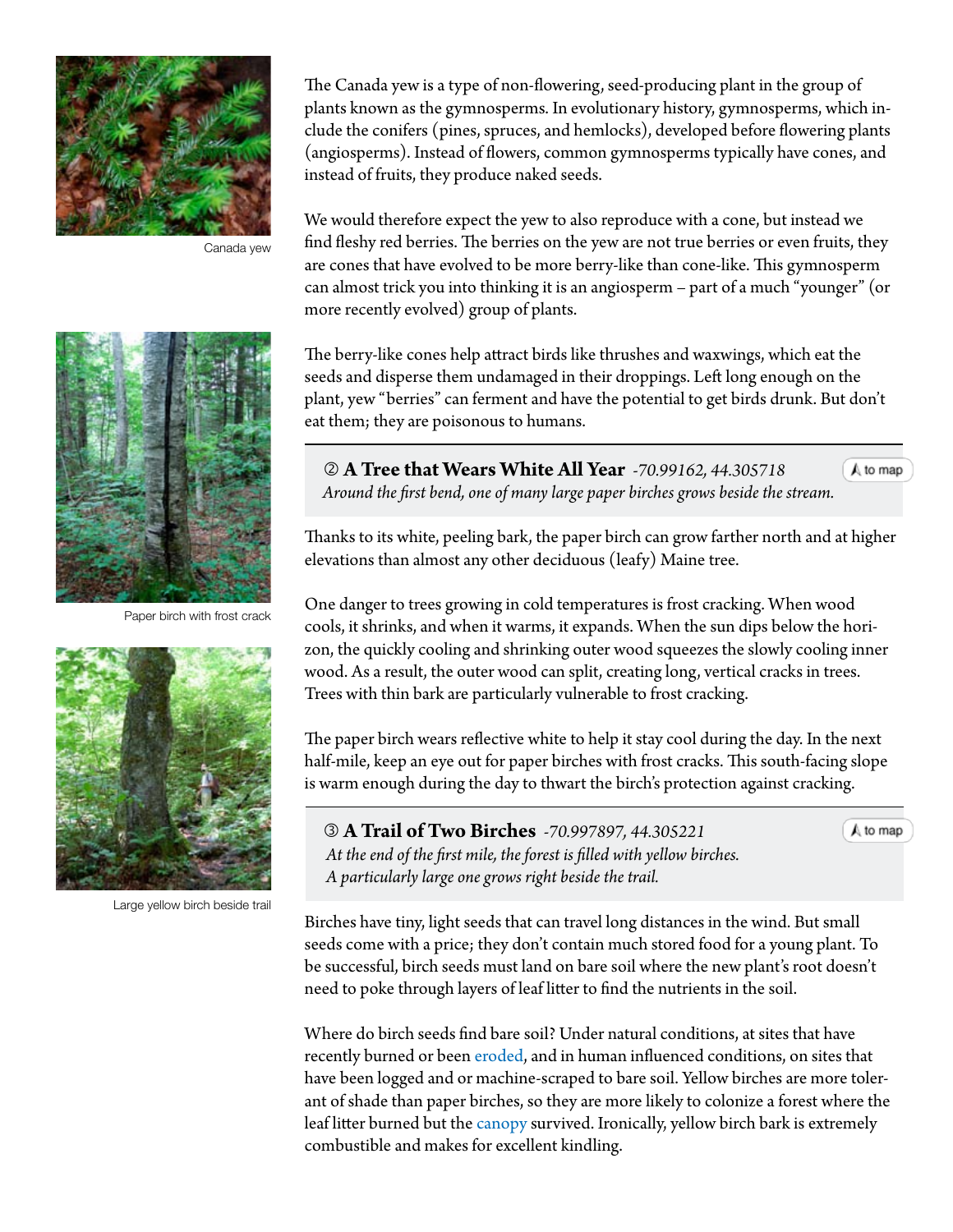

Yellow birch (middle) flanked by two paper birches

If you have trouble telling the difference between yellow birch and paper birch, which is especially difficult when they are saplings, scratch a thin twig with your fingernail and smell it. If you smell wintergreen, you've got a yellow birch. The chemical that gives off the wintergreen fragrance is methyl salicylate, the same compound found in naturally-flavored root beer. Medium-sized yellow birches also have glossy silveryyellow bark that peels off in thin strips, unlike the duller white bark of paper birch, which comes off in larger sheets.

 **Maine's Mountainside Community** *-71.002328, 44.303901 At the trail junction, keep right on the East Royce Trail.*

Did you notice a change in the forest as you climbed? As the elevation increased, the forest shifted from mostly leafy northern hardwood trees to mostly evergreens. The forest on the cooler upper slopes here is a [Montane Spruce - Fir Forest](http://www.maine.gov/dacf/mnap/features/communities/montanesprucefirforest.htm).

Montane Spruce - Fir Forests are a common natural community of Maine's colder [climate](#page-3-0) zones, which include moderate (600 – 3000') elevations in the central and northern parts of the state. Because higher elevations are generally colder than lower elevations, Montane Spruce-Fir Forests are found on the upper slopes and ridge tops of most mountains in these regions, except for the highest peaks, which support subalpine and alpine (above treeline) communities on their summits. Look for red spruce, balsam fir  $\mathcal{P}$ , bunchberry, Canada mayflower, and common broom-moss in this community.

Between the trail junction and the summit, look for signs of Maine's largest animal. In the winter, moose dwell in evergreen forests like this one, where they use their lower teeth to scrape bark off the trees for food. Moose droppings (scat) are gumball-sized pellets found in large piles, often near trails.

 **A Balding Summit** *-71.003766, 44.304911 The forest opens into a [Rocky Summit Heath](http://www.maine.gov/dacf/mnap/features/communities/rockysummitheath.htm).*

 $A$  to map

A to map

Notice that the forest opens as you approach the summit. Groups of trees are interrupted by patches of barren bedrock. The towering red spruces present lower on the mountain have been replaced by smaller, stunted examples of the same species.

The thin soils and harsh weather found atop mountains can limit plant growth, so the trees in this [Rocky Summit Heath](http://www.maine.gov/dacf/mnap/features/communities/rockysummitheath.htm ) natural community do not grow very large. As you approach the summit, look for sheep laurel and lowbush blueberry. Both of these plants are in the blueberry family (Ericaceae), which is particularly adept at surviving in harsh environments.

 **Baked Rock** *-70.389288, 43.47850 The summit offers a view of West Royce Mountain.*  $A$  to map

West Royce Mountain, only two feet taller, is the closest peak to the southwest. Though its summit is only 0.7 miles away, it's located in New Hampshire. Due west, the dramatic peaks and ridges of the famed Presidentials are about 15 miles away. Surprisingly, this well-known mountain range in "the Granite State" (New Hamp-



Bunchberry (L) Canada mayflower (R)

# *Naturalist's Notes*

The secret to an evergreen's success in cold climates is its needles. Every time a tree loses a needle, it forfeits the nutrients stored in that needle. On a balsam fir, each needle remains on the tree for about four years before it is replaced, limiting the nutrient loss. In colder climates, where growing seasons are shorter and soils are often damp, dead plant material decays relatively slowly and nutrients can take a long time to reach the roots of the trees. To survive in these climates, trees must cling to every nutrient and every needle they have.



Sheep laurel